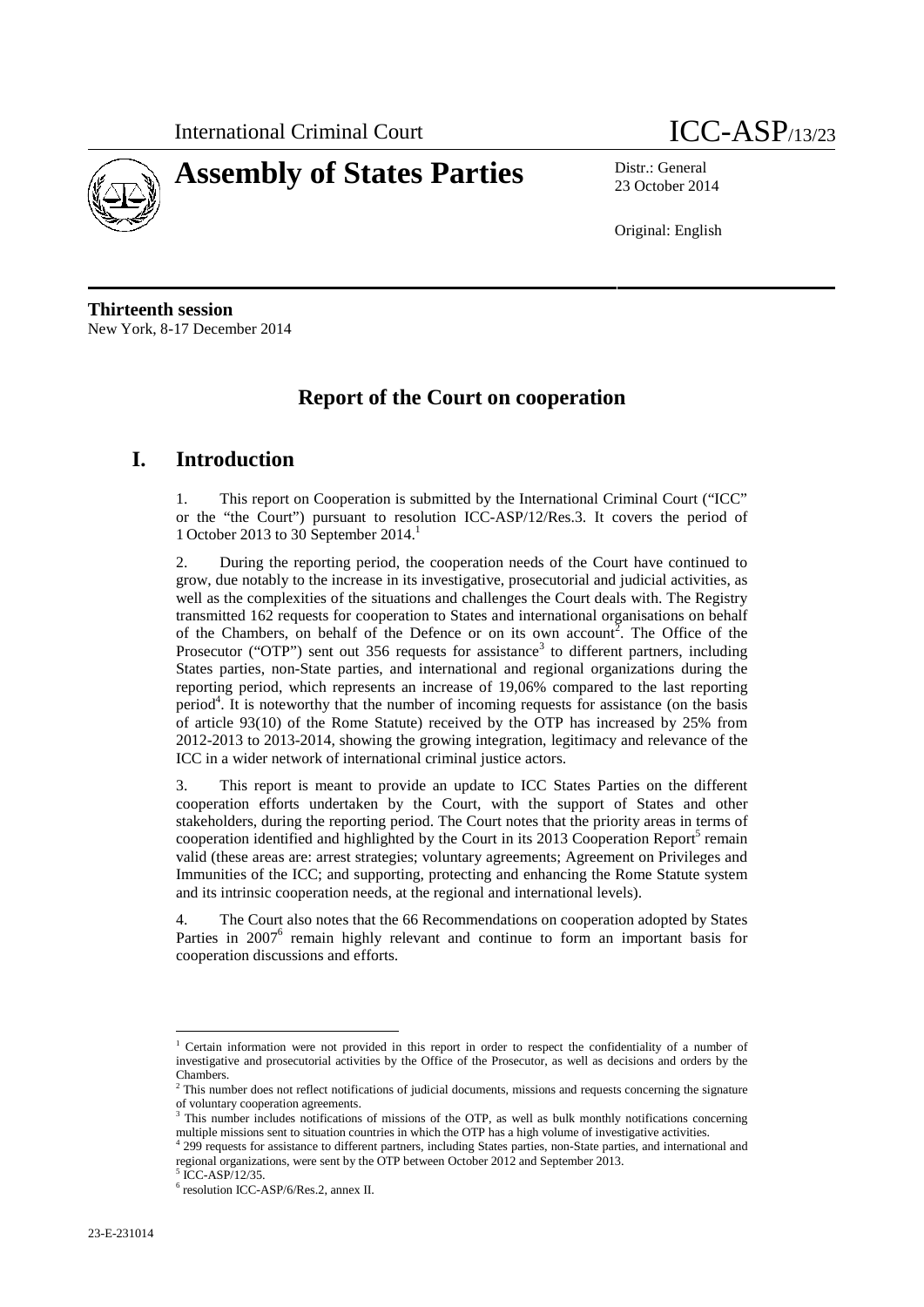5. The purpose of the present report is thus not to repeat the points raised and developed in the past cooperation reports produced by the Court, but rather to report on the recent efforts developed by the Court, such as the cooperation seminars and the seminars with regional (the African Union and the European Union) or international organisations (the United Nations), with a view to attaining the strategic objectives set out by the Court to enhance cooperation and find solutions for the specific challenges identified.

6. The Court is very appreciative of the continued efforts undertaken by the cooperation facilitator, Ambassador Krutnes (Norway), including co-organizing three cooperation seminars with the Court and the Netherlands, facilitating discussions in the context of The Hague Working Group on key topics of concern for Court, including inter alia the cooperation needs of the Defense, voluntary agreements, as well as the availability of channels of communication and the coordination of national authorities dealing with cooperation with the ICC.

7. The Court is in particular appreciative of the discussions on arrest strategies – led by its rapporteur – in the context of the cooperation facilitation. The latest report of the Court on cooperation extensively touched upon this priority area and highlighted the importance of arrest and surrender and the impact of the non-execution of the Court's requests on the functioning of the Court and its credibility. The Court has engaged actively in these discussions during the reporting period, and looks forward to continuing this important work towards concrete and tangible results in this crucial area.

## **II. Cooperation seminars and joint seminars with regional and international organizations**

#### **A. Regional Seminars with African States**

8. During the reporting period, the Court organized, together with Norway, Estonia and the Netherlands, a seminar on witness protection for Anglophone African States Parties in Arusha, the United Republic of Tanzania, on 29-30 October 2013<sup>7</sup>. A high level seminar for Fostering Cooperation was also organised together with Norway, the Netherlands and the financial support of the European Commission, with Anglophone African States in Accra, Ghana, on 3-4 July 2014. A similar seminar with Francophone African States will be held in November 2014 in Cotonou, Benin.

9. Following on the earlier seminars organized in 2013, and in line with the Court's strategic goal of becoming a well-recognized and adequately supported institution, these gatherings have been tailored to promote cooperative relationships between the ICC and the participating States on key priority areas identified by the Court, including further support from States in the area of witness protection. More substantial information about this priority cooperation area can be found in the Court's 2013 cooperation report, paras. 30 to 32.

10. Recognizing that the ICC's current situation countries are all located on the African continent, and taking into account the recent concerns and discussions raised regarding the relationship between the African continent and the ICC, these seminars are intended to stimulate candid and in-depth discussions on some of the most relevant issues regarding cooperation between the ICC and African States, notably the protection of witnesses, State cooperation during ICC investigations, voluntary agreements, as well as the connection between national capacity building and cooperation. Furthermore, the seminars aimed at strengthening the network between States themselves as well as between the ICC and States.

11. High-level representatives from nine States, including Ministers of Justice and Attorney-Generals, participated in each seminar, together with ICC officials and staff. With the third cooperation seminar planned to take place in Benin in November 2014, the Court will have brought together representatives from 26 African States, including Parties as well as non-Parties to the Rome Statute. In addition to States, the Arusha seminar benefited from the participation of the United Nations Office on Drugs and Crime ("UNODC"), and the

<sup>7</sup> A similar seminar was organized for Francophone African States Parties in Dakar, Senegal, on 25-26 June 2013.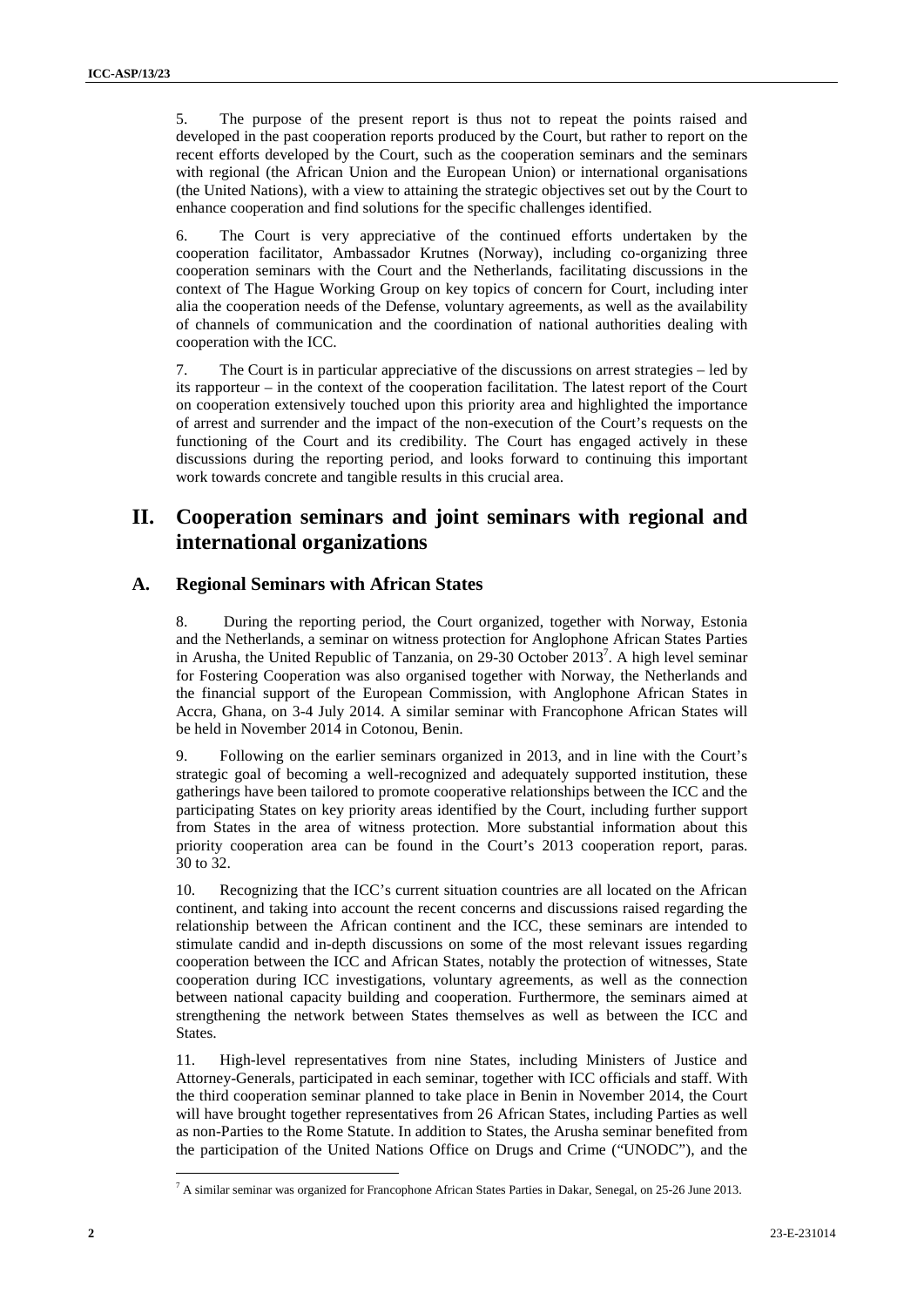Accra seminar from the participation of an expert identified thanks to the Justice Rapid Response ("JRR").

12. Both seminars, and the Witness Protection Seminar in Arusha in particular, allowed for positive exchanges between States and the Court on the witness protection system established by the Court, the challenges faced by the Court and by States in this area, the relocation agreements, the Special Funds for witness relocation, as well as the complementary role of the national witness protection systems. This interaction, as well as the bilateral side discussions, allowed both States and the Court to understand the difficulties met by each party, as well as the operational and legal aspects that are in play when the Court requests States for cooperation in this area.

13. Participating States at the two seminars confirmed that the seminars had responded well to their urgent need for more information from the ICC on the relevant ICC cooperation aspects and their implementation at the national level.

The regional dimension of the seminars was particularly welcomed by the participants. Issues such as witness protection are not relevant only for the ICC purposes but also in the context of national, regional and inter-state criminal processes. The seminar brought together policy-makers and justice practitioners who pledged to continue dialogue on these issues also independently of the ICC-organised events. Already during seminars, States with best practices to offer were approached by others who were in need of capacity support or contacts in a specific area of cooperation.

15. The seminars served also as a useful place to clarify national cooperation focal points and roles in the countries that participated, and to assist in identifying the requirements from a State perspective that would enable the Court's requests to be more effective.

16. Both seminars also offered a venue to discuss openly and transparently the concerns States have regarding witness relocation agreements, a key tool for the Court to protect its witnesses. It should be recalled here that in its last resolution on cooperation (resolution ICC-ASP/12/Res.3), the Assembly of States Parties ("ASP") acknowledged the importance of protective measures for victims and witnesses for the execution of the Court's mandate, and "while welcoming the relocation agreements concluded with the Court in 2013, stresse[d] its serious concern that thus far only a small number of States Parties have entered into agreements or established sufficient arrangements with the Court for the expeditious relocation of victims and witnesses". The Assembly also called upon "all States Parties and other States, to consider strengthening their cooperation with the Court by entering into agreements or arrangements with the Court, or any other means concerning, inter alia, protective measures for victims and witnesses, their families and others who are at risk on account of testimony given by witnesses".

The Court is therefore encouraged by the fact that several States participating in the seminar agreed to continue discussions on the agreements or ad hoc arrangements for relocation after the seminars, as well as concrete relocation measures that could be taken in the near future. Four relocation agreements were signed in 2013 and 2014, which may have been prompted by the discussions held during The Hague Working Group meetings, as well as the seminars.

18. The Court would like to thank the host States, namely the United Republic of Tanzania and Ghana, for their valuable support and assistance; the Court expects that the cooperation seminar for Francophone African States, which is scheduled to take place in November 2014 in Cotonou, Benin, will be as successful as the previous ones.

19. The Court is also planning to organize a roundtable for the focal points of the situation countries from 17 to 21 November 2014 at the seat of the Court with the assistance of the Netherlands, France and Finland. This roundtable aims at enabling a direct exchange of views and experiences between the relevant staff of the Court and their primary cooperation interlocutors in the situation countries, as well as between the focal points themselves on cross cutting topics. The role of the focal points is absolutely crucial for the Court as requests for cooperation are channelled through them. It is therefore essential that they are kept informed of the judicial developments and the evolving needs of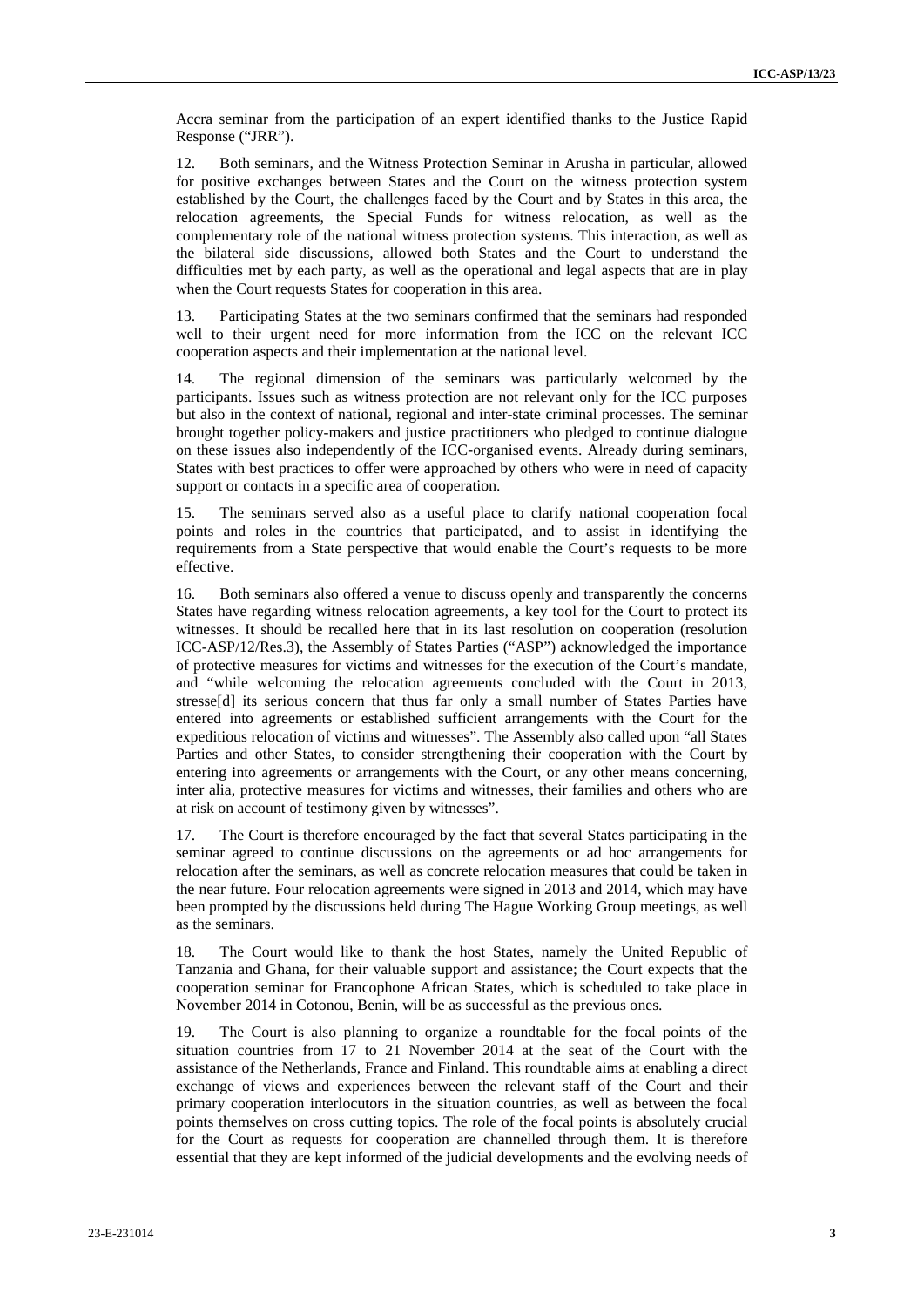the Court, as well as being given an opportunity to voice and share their experiences in order to facilitate effective cooperation.

#### **B. Regional seminar with South American States Parties**

20. During the reporting period, the Court enhanced its interaction with Latin American States, as part of a strategic goal to continue to increase understanding about the mandate and the cooperation needs of the Court, as well as to encourage the domestication process of the Rome Statute legal framework. In addition to visits to different Latin American countries in 2013 and 2014 by Court officials and staff, a High-level seminar on Fostering Cooperation with South American States Parties was organized by the Court, together with Norway and the Netherlands, and with the financial support of the European Commission, in Buenos Aires, Argentina, on 20-21 May 2014.

21. High-level Government representatives from 10 States participated in the seminar, together with ICC officials and staff, as well as representatives of the International Humanitarian Fact-Finding Commission and the Inter-American Court of Human Rights.

22. Recognizing the region's commitment to international justice and the ICC, part of the discussions were geared towards reinforcing public and diplomatic support to the Court, notably at the regional level, through organizations such as the Organization of American States ("OAS"), the Union of South American Nations ("UNASUR") and the Southern Common Market ("MERCOSUR"), which can also help to promote a more regular dialogue and a better understanding between the Court and South American States. To a large extent as a result of the connections made at the seminar and discussions held in its margins, a Framework Cooperation Agreement between the ICC and the Parliament of MERCOSUR was concluded on 4 August 2014 in Montevideo. The Agreement foresees mutual cooperation on matters of common interest, such as the promotion of cooperation legislation and the conclusion of bilateral cooperation agreements with the ICC among MERCOSUR member state parliaments.

23. The seminar was also a good opportunity to further discuss the cooperation framework established by the Rome Statute, allowing States to seek clarifications regarding the process and expectations of the Court concerning requests for assistance and cooperation, as well as arrest warrants and requests for the freezing of assets; it also allowed States to understand how they could also seek the assistance of the Court, and in particular the OTP, regarding their own national proceedings for ICC crimes on the basis of article 93(10) of the Statute.

24. Discussions also focused on witness protection, as a clear priority area identified by the Court regarding cooperation. The Court intensified its efforts with African countries, as ICC witnesses come mostly from this continent, but also encourages all States Parties to enter into relocation agreements. It is important that all States assist the Court and share responsibility in this area. The geographical distance between the area of threat and the area of relocation can even be an asset, as the bigger distance can contribute in making the witnesses safer. The Court is also aware of some geopolitical sensitivities that could also be pre-empted through the existence of relocation possibilities further away from the area of threat. The existence of national witness protection systems of South American States was also touched upon, as well as explanations regarding the needs and challenges met by the Court. Promising bilateral discussions took place, and the Court is hopeful these will yield positive results soon.

25. Finally, the seminar allowed for exchanges of experiences between States, the Inter- American Court of Human Rights and the ICC regarding victims' reparations; the Inter- American Court and several South American States have extensive experiences in this area, which are very relevant for the Court, given that it will have to look into the implementation of this right for victims for the first time in the very near future.

26. The Court would like to thank the host State, Argentina, for its valuable support and assistance in organizing this seminar.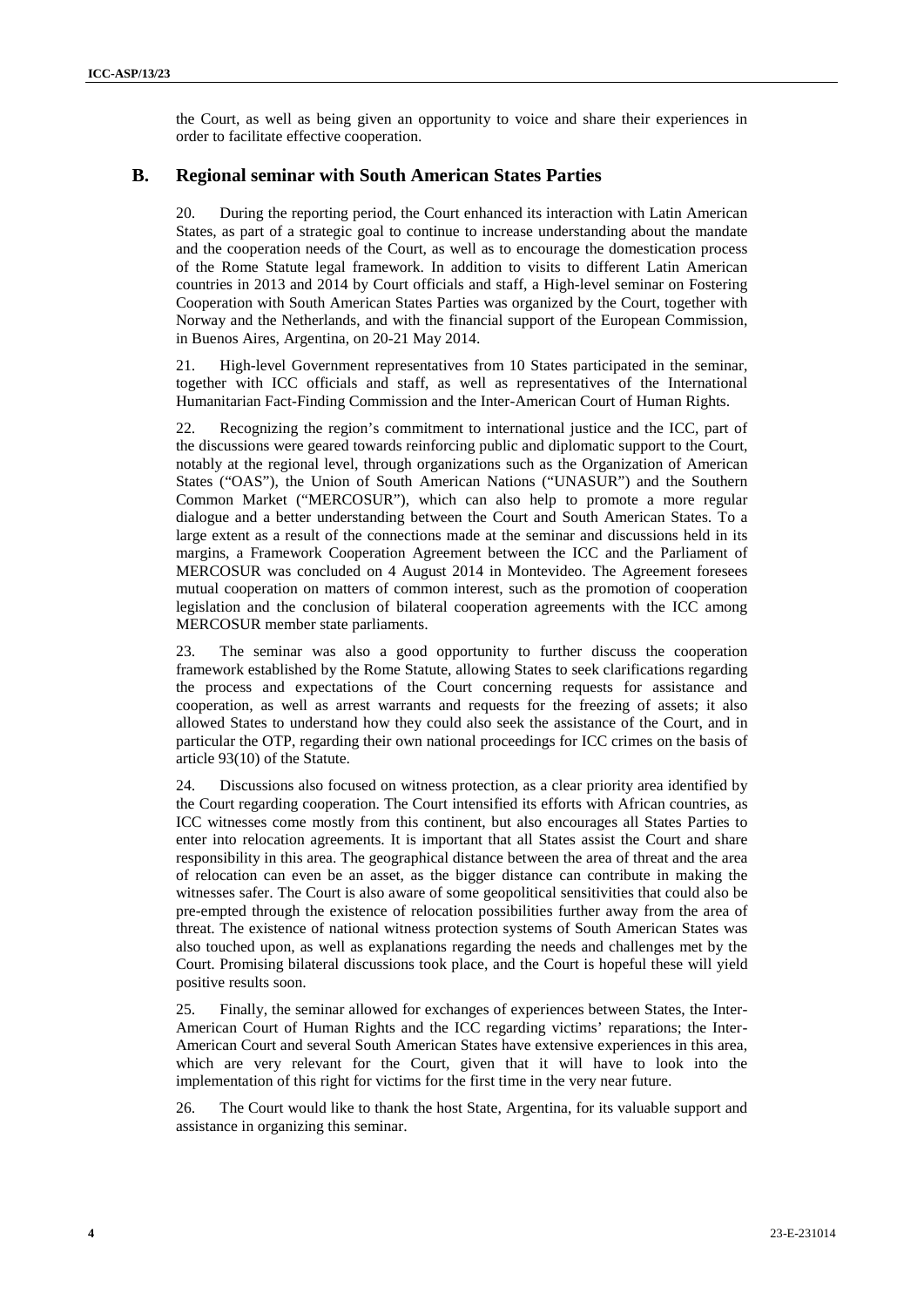### **C. Seminars and roundtables with regional and international organizations**

27. As part of the priority area of supporting, protecting and enhancing the Rome Statute system and its intrinsic cooperation needs at the regional and international levels, as identified by the Court in its 2013 cooperation report, the ICC has continued to increase its efforts to engage with regional organizations during the reporting period.

28. This is in line with recommendation  $61^8$ , which notes that "States Parties should through their membership of international and regional organizations work to promote the mainstreaming of Court issues, horizontally and vertically within the organizations". The 2013 resolution on cooperation also emphasizes "the importance of States Parties enhancing and mainstreaming diplomatic, political and other forms of support for, as well as promoting greater awareness and understanding of the activities of the Court at the international level, and encourages States Parties to use their capacity as members of international and regional organizations to that end".

29. To support this strategic goal, the Court has inter alia co-organized two seminars with regional organizations during the reporting period: the third technical joint seminar between the Court and the African Union ("AU"), which took place in Addis Ababa, Ethiopia, on 7-8 July 2014, and the first roundtable between the ICC and the European Union ("EU"), which took place at the seat of the Court on 11 July 2014.

30. The ICC/AU joint seminar offered an important opportunity to continue the momentum gained from the first two Joint Seminars of 2011 and 2012 and to renew a dialogue with the AU. This was particularly important in light of changes among the AU officials, as well as among the African representatives to the AU due to rotation.

31. Participants included the new AU Legal Counsel and staff of the AU Commission, Ambassadors and legal advisors from the Permanent Missions of the AU member States, as well as Court officials and staff. The discussions touched on various issues, including ICC judicial processes, evidence collection and investigations, witness protection, cooperation and complementarity.

32. Following the first two seminars, and taking into account the Court's cooperation priorities, the specific objectives of this seminar were to continue the momentum gained from the first two Joint Seminars, with a view to reinforcing ICC-AU dialogue; to discuss and exchange views on lessons learnt from ICC proceedings in Africa and concerns raised by AU and its Member States; to exchange views on the issue of complementarity between the ICC and national criminal jurisdictions and possibly the African Court of Justice and Human Rights; to explain the ongoing cooperation between the ICC and different regional and international organizations; to foster understanding regarding the work processes of the ICC, based on the Rome Statute provisions, from preliminary examinations to the start of investigations, the selection of cases, and the pre-trial and trial requirements; to provide information regarding new and revised strategies and policies of the different organs of the ICC; to map out the roles and functions of each organ, sections and units of the ICC at various stages of the proceedings, and how they interact and coordinate with each other; to exchange views on some of the critical challenges faced by the ICC in its investigation and prosecution of serious crimes; to exchange views on the importance of States' cooperation in facilitating the work of the ICC, including voluntary cooperation agreements; and to lay the ground for developing possible strategies and practical actions for ICC-AU cooperation and discuss possible practical recommendations.

33. A broad exchange of views in the form of an interactive dialogue on various cooperation-related matters took place. The seminar allowed to a certain extent to restore the confidence between the AU and the ICC, at least at the working level, and opened up the way to continuing the dialogue. It is hoped that a fourth joint seminar will take place in 2015.

34. The Court would like to thank the AU for co-organizing this seminar, as well as the Organisation Internationale de la Francophonie ("OIF"), the European Commission and the Ministry of European and International Affairs of Austria for their financial support.

<sup>8</sup> resolution ICC-ASP/6/Res.2, annex II.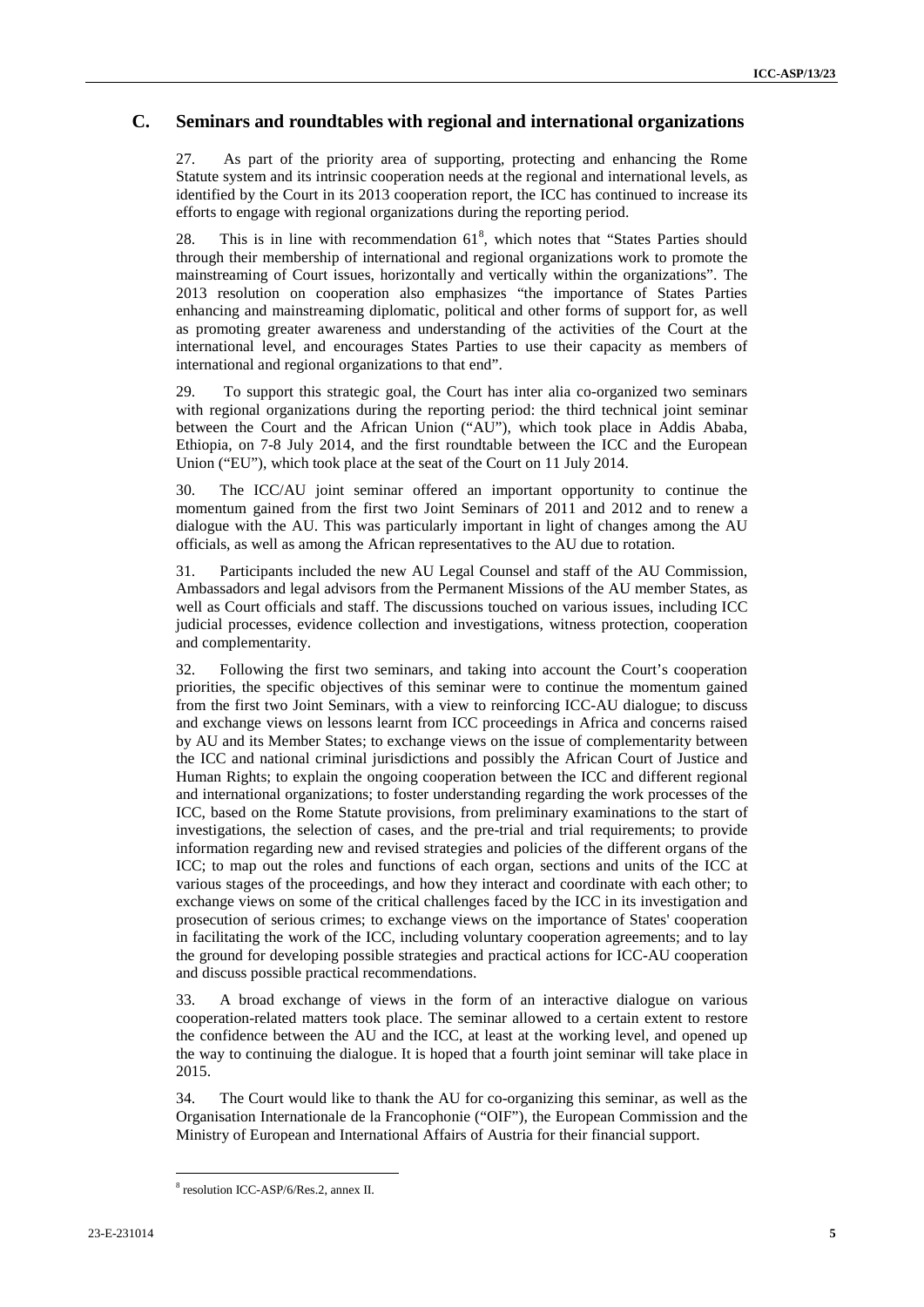35. The EU/ICC roundtable was the first of its kind, although the Court and its different organs regularly interact with the EU. The roundtable brought together representatives from the European External Action Service ("EEAS"), the European Commission and the European Parliament, as well as ICC staff members.

36. Discussions focused on specific areas of interaction between the two organizations where cooperation and exchanges of information could be enhanced, such as preliminary examinations, cooperation agreements and non-cooperation, presence and cooperation in situation countries, diplomatic support and mainstreaming, universality, public information and outreach, and complementarity.

37. Concrete initiatives were developed as a result of this meeting, including on more regular exchanges of information and the mainstreaming of ICC issues in EU activities in the field.

38. There was a clear consensus about the need to have follow-up meetings, as well as another annual roundtable in 2015, possibly in Brussels.

39. The annual round table between the United Nations ("UN") and the Court was held via videolink on 17 and 19 December 2013. The two institutions updated each other on relevant developments, at both the judicial and operational levels, as well as on the challenges they face. Discussions also focused on information-sharing, cooperation needs, channel of communications and challenges, including regarding the needs of defence teams. These roundtable meetings are an important opportunity for the Court and the UN to discuss and find solutions to concrete issues of cooperation, as well as to identify further avenues of collaboration and exchanges between the two institutions.

## **III. Topics discussed in the context of the 2014 The Hague Working Group cooperation facilitation**

#### **A. Availability of channels of communication and domestic procedures for dealing with Court cooperation requests**

40. Availability of channels of communication and domestic procedures for dealing with Court cooperation requests, as well as coordination between national authorities dealing with ICC cooperation requests, are of great importance for the Court, as they greatly contribute to the efficiency and expeditiousness of the Court's work.

41. Recommendations 7 and 8 had already suggested that States Parties may consider "designating a national focal point tasked with the coordination and mainstreaming of Court-issues within and across government institutions", and "further consider, based on the activities of the focal point, to establish a more permanent coordinating mechanism either through the focal point or through a working group or task force. Such a mechanism could deal with all Court-related issues."

42. The 2013 resolution on cooperation in particular encourages States "to establish a national focal point and/or a national central authority or working group tasked with the coordination and mainstreaming of Court related issues, including requests for assistance, within and across government institutions", and further requests "the Bureau to report to the thirteenth session of the Assembly on the feasibility of establishing of a coordinating mechanism of national authorities dealing with cooperation with the Court, for sharing knowledge and know-how, on a voluntary basis".

43. The Court is grateful for the informal discussions which took place in the context of the cooperation facilitation of The Hague Working Group on 11 June on this topic, as well as for the current efforts led by Belgium regarding the feasibility of the establishment of a coordinating mechanism of national authorities dealing with cooperation with the ICC.

44. The Court highly values efforts to enhance the coordination and the mainstreaming of its cooperation needs within and across national authorities. Given the priority areas in terms of cooperation identified by the Court in 2013, States could perhaps consider the possibility of focusing these coordination or networking efforts on specific themes or areas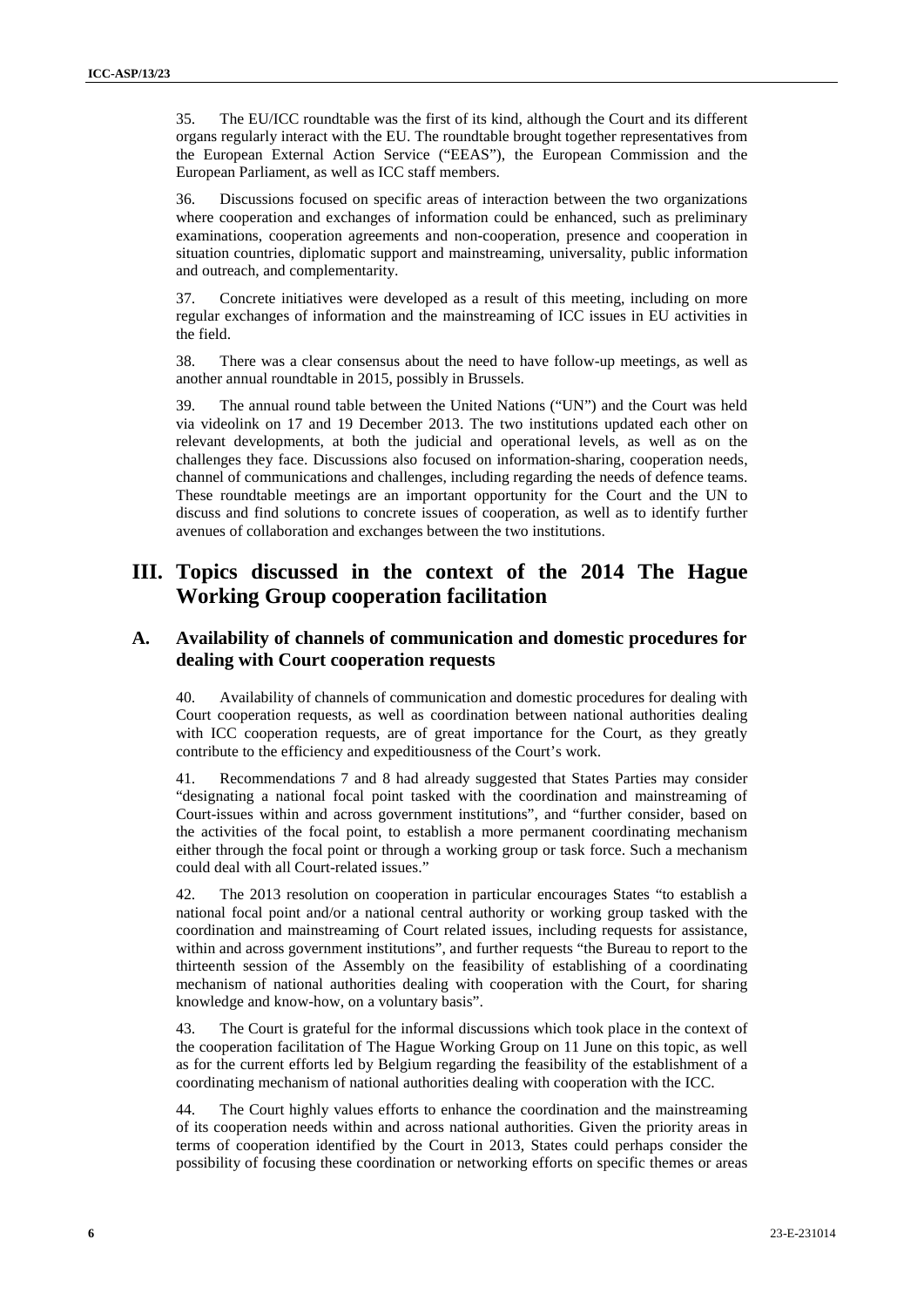of expertise, such as witness protection or freezing of assets. The Court is available to engage further in these discussions.

#### **B. Voluntary agreements**

45. The Court has developed two release agreements for the benefit of the defence. The first one concerns detained persons who have been granted interim release by a Chamber. The second one concerns persons released from the custody of the Court but who cannot go back to their country of nationality or residence. These agreements aims at securing a number of States with whom the conditions of such release have been negotiated and who would be willing in principle to host a person either on a temporary basis or on a permanent basis. The signature of such agreement does not oblige a State to accept all individual referred to them by the Court. They aim at facilitating the judicial process and providing legal certainty regarding the conditions of stay of the individual on the territory of the receiving States.

46. On 8 April 2014, the Court and Belgium finalised an exchange of letters. Belgium became the first State to enter into an agreement on interim release with the Court.

47. With a view to giving full effectiveness to the right of the defence enshrined in the Statute as well as preventing situations whereby a person found innocent would be deprived of his/her right to liberty, the Court seeks to conclude more release agreements.

48. During the reporting period, the Court continued discussions with the United Nations Office on Drugs and Crime (UNODC), as an important capacity-building partner of the Court, with a view to increasing the capacity of States Parties in various domains of importance for cooperation with the Court. The increased capacity of States in these areas (such as witness protection or enforcement of sentences) is expected to enable the relevant national actors to provide more effective cooperation to the Court, while at the same time reinforcing their national capacity to carry out judicial proceedings concerning mass atrocities and other serious crimes.

49. These discussions resulted in the conclusion by the Presidency of the Court, in September 2014, of a Memorandum of Understanding between the International Criminal Court and the United Nations, on Building the Capacity of States to Enforce, in Accordance with International Standards on the Treatment of Prisoners, Sentences of Imprisonment Pronounced by the Court. The Memorandum of Understanding establishes a framework for the Court and UNODC to cooperate in assisting those States Parties desiring to build their capacity to receive sentenced persons in accordance with international standards. To this end, it includes provisions on mutual consultations and exchange of information, as well as the possibility of UNODC providing technical assistance related to the treatment of prisoners and the management of facilities to States Parties.

#### **C. Cooperation with the Defence**

50. States can assist the defence teams in entering into the agreements mentioned above. The Registry also needs the assistance of State to facilitate the work of the various defence teams with respect to inter alia the respect of their privileges and immunities, the organising of their travels to their territory, the facilitation of meetings with government officials, the transmission, respectfully of the applicable procedures, of their various requests (i.e. requests for obtaining information, documentation, visit to specific places, interview of witnesses, including of detained persons). The Registry also needs the assistance of States to facilitate the appearance of and protect defence witnesses. Finally, it is important that specific defence related provisions are inserted in the agreements signed by the Court with situation countries (and the relevant UN missions) to ensure that the defence teams also benefit from the support offered to the staff of the Court.